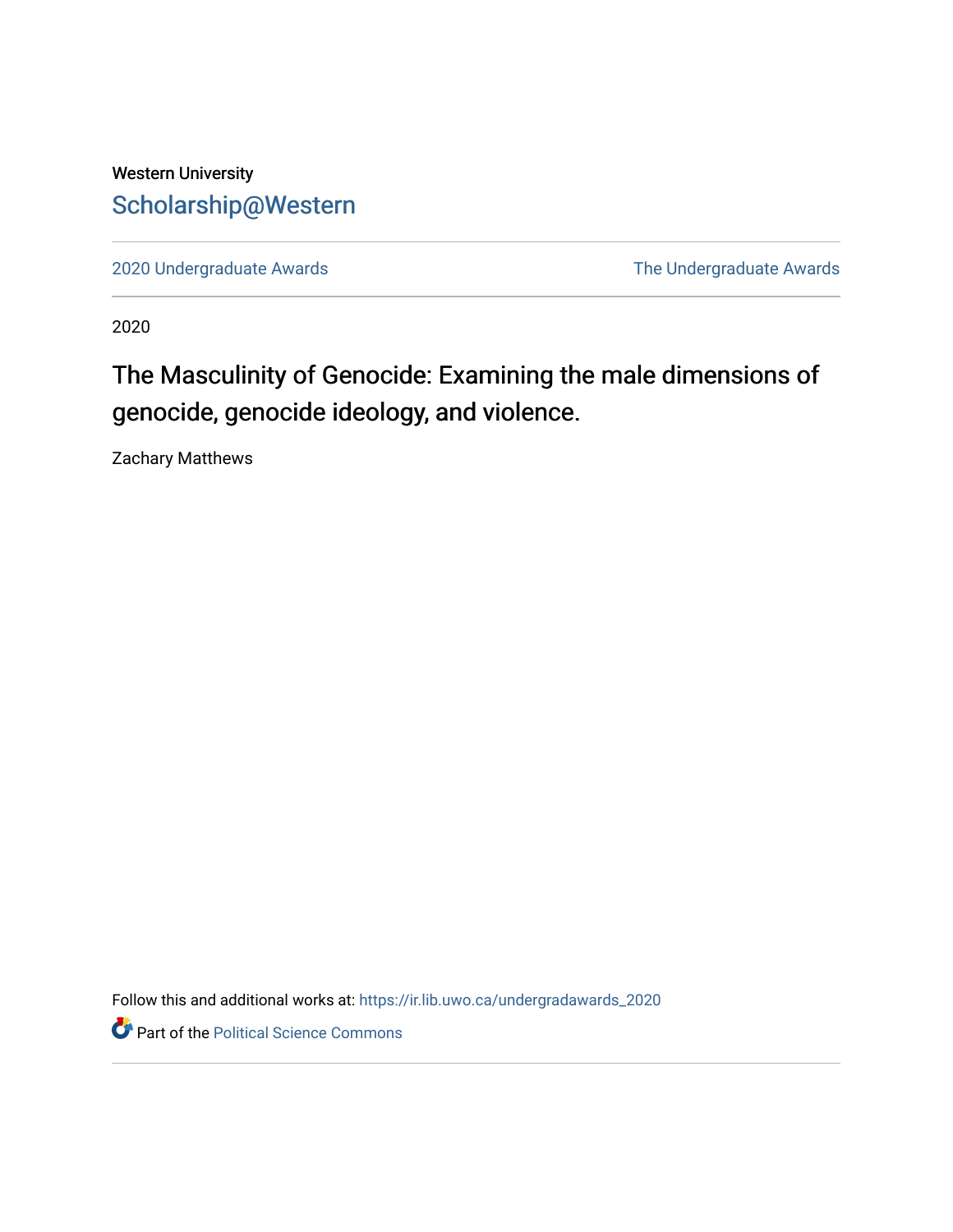The Masculinity of Genocide: Examining the male dimensions of genocide, genocide ideology,

and violence.

Wordcount: 4998 (Body), 325 (Abstract)

### Abstract:

 $\overline{a}$ 

The 1994 Rwandan Genocide against the Tutsi, contrary to common perceptions, is one of the most methodological and efficient genocides in human history. The widespread use of violence, both physical and sexual, was central to the realisation of genocide ideology. This violence has a current estimate of around 1,070,000 killed, and an estimated 250,000 to 500,000 who experienced sexual violence during a period only spanning three months.<sup>[1](#page-1-0)</sup> The genocide produced the first conviction of rape used as a weapon of genocide with the conviction of Jean-Paul Akayesu. The Rwandan Genocide had revealed the impact where gender, particularly masculinity, has within genocide and conflict. It has led me to wonder how exactly genocide impacts conventions of men, particularly masculinity and its power dynamics. Men are largely reported to be the main targets of genocide and the main perpetrators.<sup>[2](#page-1-1)</sup> Contextually, Rwanda in 1994 was very traditional in its conceptions of masculinity, with traits such as being a "warrior" and a "provider" as focal points to masculine identity. My research begs the following questions: what are Rwandan concepts of masculinity? How was it used as a tool to inform genocidal activity both physical and sexual? How could it be used to dehumanize or target victims? Relatedly, what is the place masculinity has in a post-genocide society and reconciliation? Respectfully, my argument is twofold: firstly, I argue that while masculinity is not central to genocide ideology, it played a present but silent role in influencing men to commit genocidal acts and; secondly, masculinity has a role in the postgenocide healing process, trauma, and function of the family unit.

<span id="page-1-0"></span><sup>1</sup> National Commission for the Fight Against Genocide, "Background of the Genocide against the Tutsi," Background of the Genocide against the Tutsi (CNLG), accessed April 6, 2020, [https://cnlg.gov.rw/index.php?id=80\)](https://cnlg.gov.rw/index.php?id=80); Nancy Sai, "Rwanda," Women's Media Center (Women's Media Center, February 8, 2012), https://www.womensmediacenter.com/women-under-siege/conflicts/rwanda)

<span id="page-1-1"></span><sup>2</sup> Adam Jones, "Gender and Genocide in Rwanda," *Journal of Genocide Research* 4, no. 1 (August 3, 2010): pp. 65-94, [https://doi.org/10.1080/14623520120113900,](https://doi.org/10.1080/14623520120113900) pg.75,76)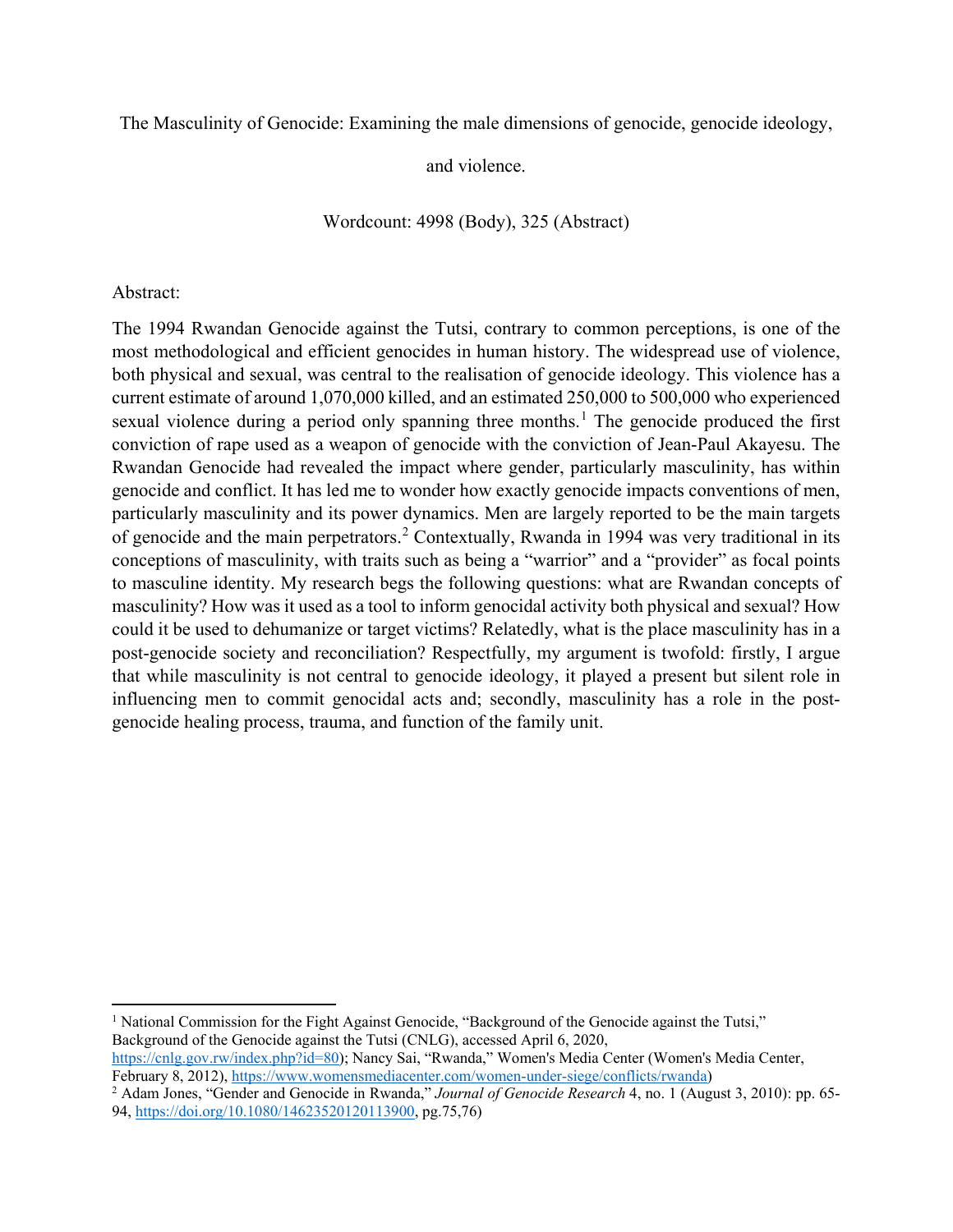The Rwandan Genocide Against the Tutsi in 1994 revealed one of the worst humanitarian disasters and genocides in history, with one of the most efficient and methodological killings of a targeted group in human history. The absolute eruption of death and suffering fermented by centuries of colonialism, intergroup distrust and conflict, and economic disruption, had left the small Eastern African country in a complete state of functional failure and social catastrophe. The trauma was exasperated with the international community standing idle during such widespread and destructive violence. Rwanda provides a compelling case study in violence, particularly genocide, in how relates to the various segments of our lives, and the subsequent healing efforts. This is doubly true when it comes to the issues of gender and its relationship to violence.

After the genocide had ended in Rwanda, the country was left with wounds that were deeply engrained with gender dynamics. This is especially apparent with the conviction of Jean-Paul Akayesu to the use of rape as a weapon of genocide, the use of AIDS as a weapon, the thousands of children born due to rape, and the targeted decimation of Tutsi men and boys. The genocide has produced a wealth of scholarly work and attention to the empowerment and place of women during and after the conflict that has resulted in more gender-sensitive mindsets in policy and study of conflict. However, there is a group that is hidden in plain sight, and that is the place of men. When we study the Rwandan genocide, we understand that men were reported to be the largest perpetrators and victims of the conflict, however, the discussion tends to end there. It begs the question of how men and boys were persuaded to participate in violence, and how they were uniquely targeted. What informed their mindsets into perpetrating or "turning *Interahamwe*" (a name coming from a group of young male militiamen attached to the genocidal regime). Thus, to understand how men corresponded with violence, it is worth examining the role of masculinity with violence.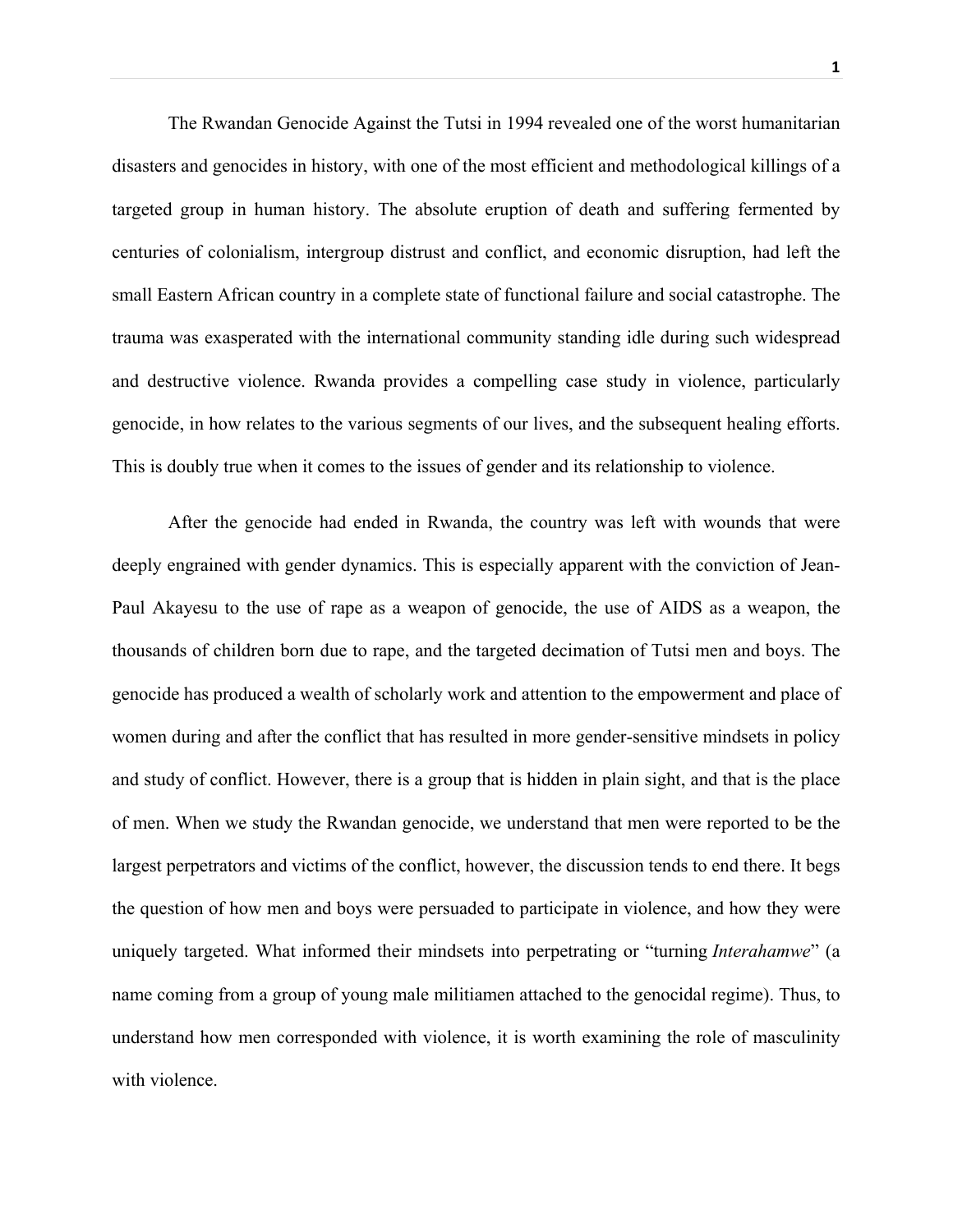For context, Rwanda in the 1990s was split between two "ethnic" groups, Hutu and Tutsi, in which the mixing of colonial race science and political management had turned their social and class groupings into weaponized and highly vitriolic social conditions for almost a century and a half.<sup>[3](#page-3-0)</sup> There was increasing economic stagnation and recession due to the devaluing of Rwandan agriculture and massive military spending. [4](#page-3-1) Lastly, there were insurgent incursions from neighbouring Uganda by the Tutsi refugee-led *Rwandan Patriotic Army* (RPA), which posed a threat to the Hutu-led regime of President Habyarimana and the *"Mouvement républicain national pour la démocratie et le développement"* (MRND). Genocidal violence was widespread and extremely effective, with neighbourhoods imploding within themselves. Men tended to be the largest demographic of killings, but women largely experienced other forms of violence in addition to killings, most notably sexual violence.<sup>[5](#page-3-2)</sup>

 The goal of this paper is to examine the place that masculinity had in the genocide, and how traits of masculinity had manifested in assisting the carrying out of violence to the benefit of the Hutu-Power regime and its ideologies. I will be outlining and arguing how Rwandan perceptions and roles of masculinity and how they may have been used or understood that led to violence, both physical and sexual. I will also examine the perceptions and place of women in relation to men, and how those dynamics influenced violence against women as opposed to men. Further, I will explain the changes and differences in which masculinity and male gender norms have shifted in a post-genocide environment, and how they have come to be part of the healing effort to the Rwandan social and family dynamics. Lastly, it is worth stating that I am not asserting

<span id="page-3-0"></span><sup>&</sup>lt;sup>3</sup> Caroline Williamson, "Genocide, Masculinity and Posttraumatic Growth in Rwanda: Reconstructing Male Identity Through ndi Umunyarwanda," *Journal of Genocide Research* 18, no. 1 (February 3, 2016): pp. 41-59,

<span id="page-3-1"></span><sup>&</sup>lt;sup>4</sup> Jones, Gender and Genocide in Rwanda, 66

<span id="page-3-2"></span><sup>5</sup> Ibid., 75, 76.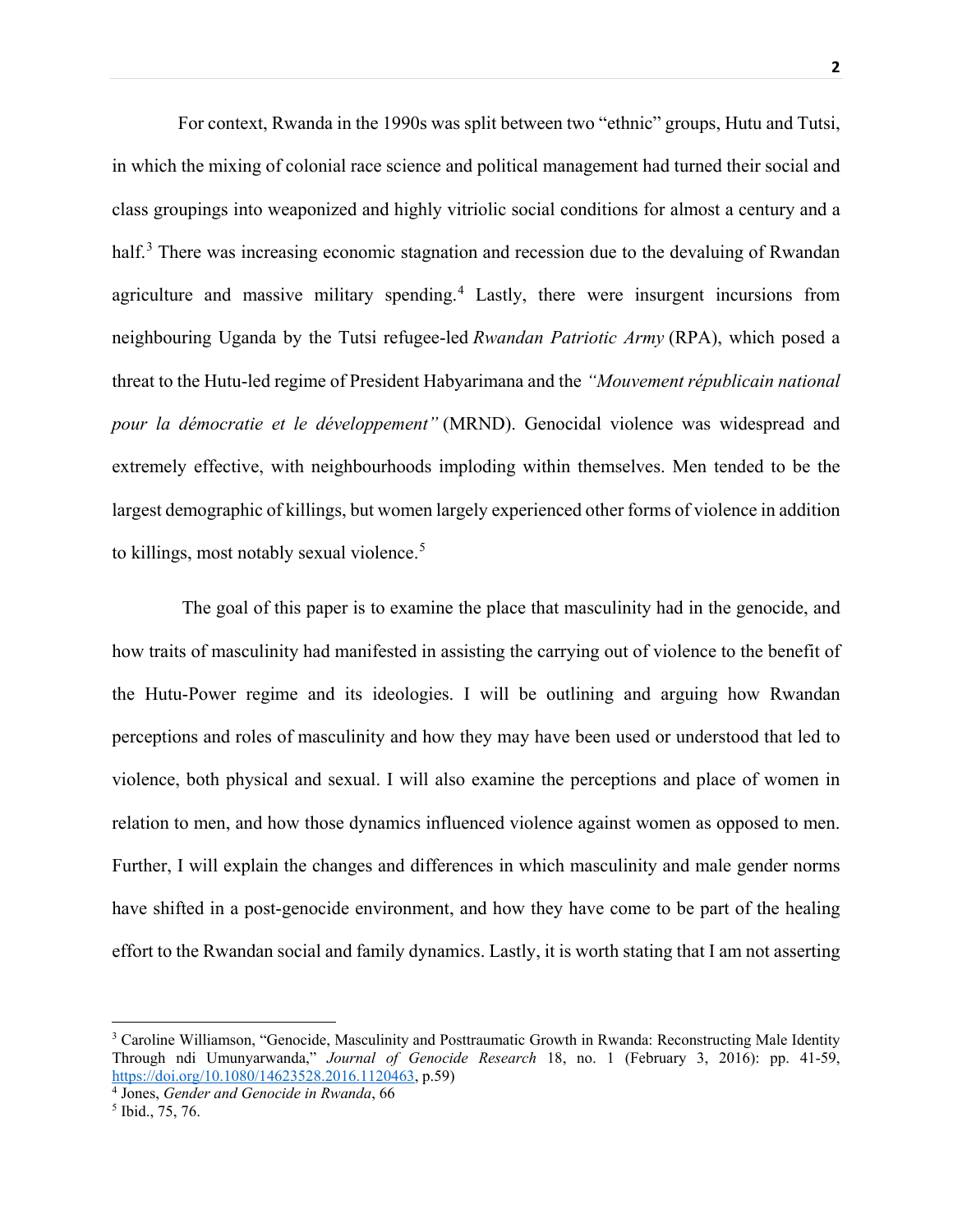that Rwandan perceptions are inherently violent or malevolent, but inspecting how these norms and perceptions may be utilized or weaponized for violent goals. Included will be primary Rwandan accounts into gender, the genocide, and the post-genocide reconciliation process, as well as prior research of academics and NGOs. Using the Rwandan genocide as a case study, I seek to inspect the intersectional dynamics of gender, violence, genocide, and conflict.

#### Rwandan Masculinity:

 $\overline{\phantom{a}}$ 

To fully understand how masculinity could be weaponized into genocide ideology, one has to understand the features of which it holds dear. Rwanda, much like many other African societies, is deeply connected to traditional gender norms especially in the case of masculinity. Rwandan masculinity is marked with two main foci, with significant importance placed on both providership and protection. These aspects place the Rwandan man as a worker and as a warrior in his family unit and the head of his household. Additionally, because of his role as the head of the household, traditionally this has meant that he has both the right and duty as a procreator. This is contrary to the Rwandan woman as a domestic supporter and a nurturer, in other words "the ideal wife and mother." To understand what was expected as a Rwandan woman is also important in understanding why male perpetrators may have acted against women, particularly in the form of sexual violence. In the following section, I will discuss these conceptions of both women and men to fully understand their roles in why men would be persuaded in committing violence.

Arguably, the most important aspect of masculinity in Rwanda is the role a man has a the "provider" of the household. For a man to be able to create, feed, clothe, and house his family is a highly desirable (and expected) aspect.<sup>[6](#page-4-0)</sup> This has placed emphasis on the role the man as a worker.

<span id="page-4-0"></span><sup>6</sup> Henny Slegh and Augustin Kimonyo, "Masculinity and Gender Based Violence in Rwanda" (Rwanda MenEngage Network, September 2010), https://www.rwamrec.org/spip.php?article291, p.39)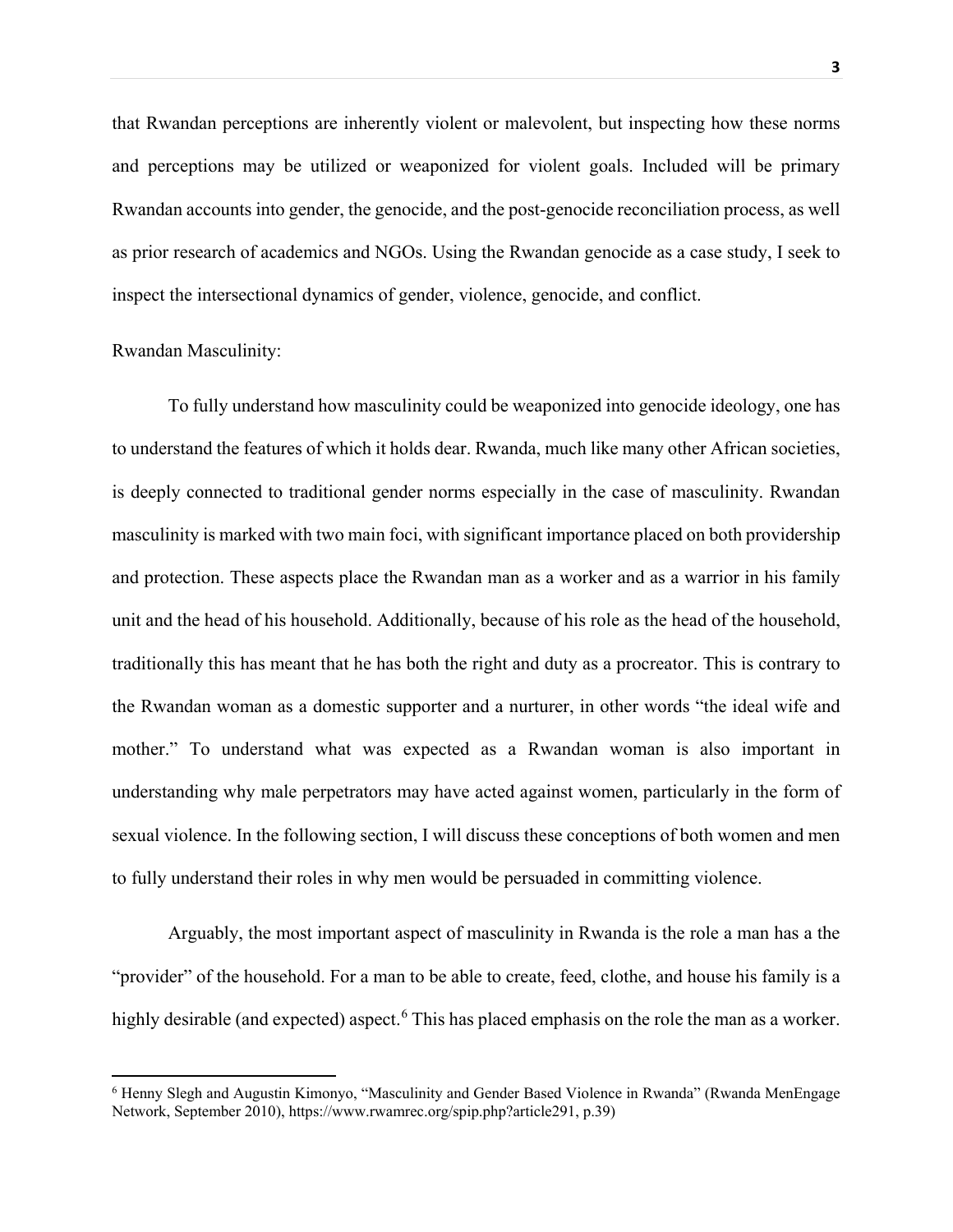This is true for the head of the household, but importantly also the eldest sons of the household.<sup>[7](#page-5-0)</sup> Additionally, the Habyarimana regime also idealized the peasant farmer and their labour, and expected a household to send one family member to contribute to the weekly *"umuganda"* (a collective community labour commitment), a commitment which is still practiced in Rwanda to this day.<sup>[8](#page-5-1)</sup> Men's connection to their labour and to providership is a valuable relationship with his family unit, the economic landscape, and to the state apparatus.

There is also the male role as the "warrior." This role stimulated a sentiment of aggression and power within Rwandan men. This male archetype was also encouraged by the state, with youth military schools "*amatorero*" being mandated to most young men.<sup>[9](#page-5-2)</sup> These schools practiced things such as war dances, spear and sword warfare, and taught values such as patriotism, courage, and discipline.[10](#page-5-3) In Kinyarwandan, this form of warrior identity is called *"abagabo"*, and was a part of Rwandan masculinity for either Hutus or Tutsis.<sup>[11](#page-5-4)</sup> These masculine characteristics made the Rwandan man into the head of the family unit and household by responsibility, but also with it came authority which translated to a patriarchal relationship with women. This formed a power dynamic which a male figure had right to control and, in some cases, be domineering in sexual dynamics and family economics.[12](#page-5-5)

There is also a relational dynamic on masculinity in how it reacts to femininity in both preand post-genocide timeframes. One of the largest changes from pre-genocide to post-genocide

<span id="page-5-0"></span><sup>7</sup> Philip Verwimp, "An Economic Profile of Peasant Perpetrators of Genocide," *Journal of Development Economics* 77, no. 2 (May 5, 2005): pp. 297-323, https://doi.org/10.1016/j.jdeveco.2004.04.005, p.308, 316) <sup>8</sup> Ibid., 299, 309.

<span id="page-5-2"></span><span id="page-5-1"></span><sup>9</sup> Williamson, *Genocide, Masculinity and Posttraumatic Growth in Rwanda*, 45.

<span id="page-5-3"></span> $10$  Ibid., 45.

<span id="page-5-4"></span><sup>&</sup>lt;sup>11</sup> Ibid., 45.; Williamson is specific to writing that these are "Tutsi Masculinities". However, it is widely understood that there are no differences between Tutsi or Hutu culture, thus their gender perceptions are understood as the same, if not extremely similar.

<span id="page-5-5"></span><sup>12</sup>Slegh and Kimonyo, *Masculinity and Gender Based Violence in Rwanda*, 52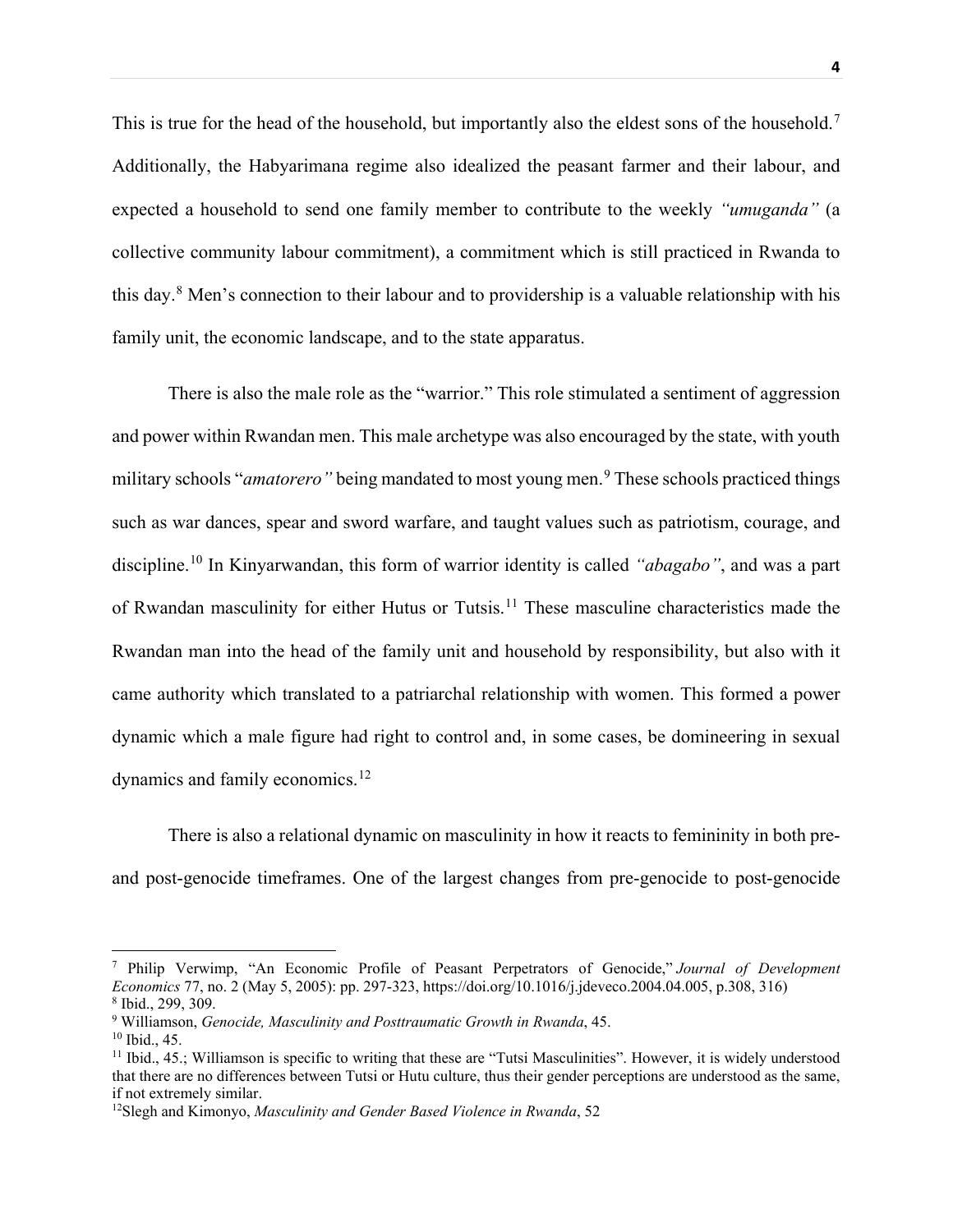Rwanda was the perceptions and expectations of Rwandan women in society. As I will discuss later, due to the effects of the genocide on the male population of Rwanda, the demand of Rwandan women to occupy traditionally male roles had changed those of women. However, it is also important to understand that Rwanda was, and still largely is a patriarchal society. Before the genocide, the role of women was closely bound to more traditional understandings and perceptions. Fundamentally, these perceptions of Rwandan women were bound to the domestic duties of the home, and to their role as wives and mothers, which were under the predominance of the husband and/or the head of household.<sup>[13](#page-6-0)</sup> Women's purpose and function were one that firmly resided in the private sphere of the home, and not to the public. This is a power-dynamic which was expected and heavily maintained, and women who broke these kinds of dynamics would be seen as "loose" or "loud", and any outside property or holdings were largely appropriated by men.[14](#page-6-1) In Hutu-Power campaigns, specifically the Hutu Ten Commandments, they specifically targeted Tutsi women as breaching this kind of gender role, and hailed Hutu women for their role as wives and mothers.<sup>[15](#page-6-2)</sup> Feminine sexuality was usually expressed in the same kind of sentiments, as procreative and private. The procreativity is important to remember in pre-genocide Rwanda, as the terms of ethnicity were often patrilineal, of which a person would inherit the ethnicity of their fathers.[16](#page-6-3) These norms and roles which women occupied in Rwandan society and would translate to why and how violence would be initiated on them, or in some cases save them.

To summarize, gender dynamics in Rwanda tend to conform to traditional values and roles for both men and women. Men were, and are, largely bound to their roles of the providers and

<span id="page-6-0"></span><sup>13</sup> Claire Wallace, Christian Haerpfer, and Pamela Abbott, "Women in Rwandan Politics and Society," *International Journal of Sociology* 38, no. 4 (December 8, 2014): pp. 111-125[, https://doi.org/10.2753/ijs0020-7659380406,](https://doi.org/10.2753/ijs0020-7659380406) p.112) <sup>14</sup> Ibid., 112.

<span id="page-6-2"></span><span id="page-6-1"></span><sup>&</sup>lt;sup>15</sup> "The 'Hutu Ten Commandments,'" Kangura Ten Commandments, December 1990, [http://www.uwosh.edu/faculty\\_staff/henson/188/rwanda\\_kangura\\_ten.html\)](http://www.uwosh.edu/faculty_staff/henson/188/rwanda_kangura_ten.html)

<span id="page-6-3"></span><sup>16</sup> Williamson, *Genocide, Masculinity and Posttraumatic Growth in Rwanda*, 42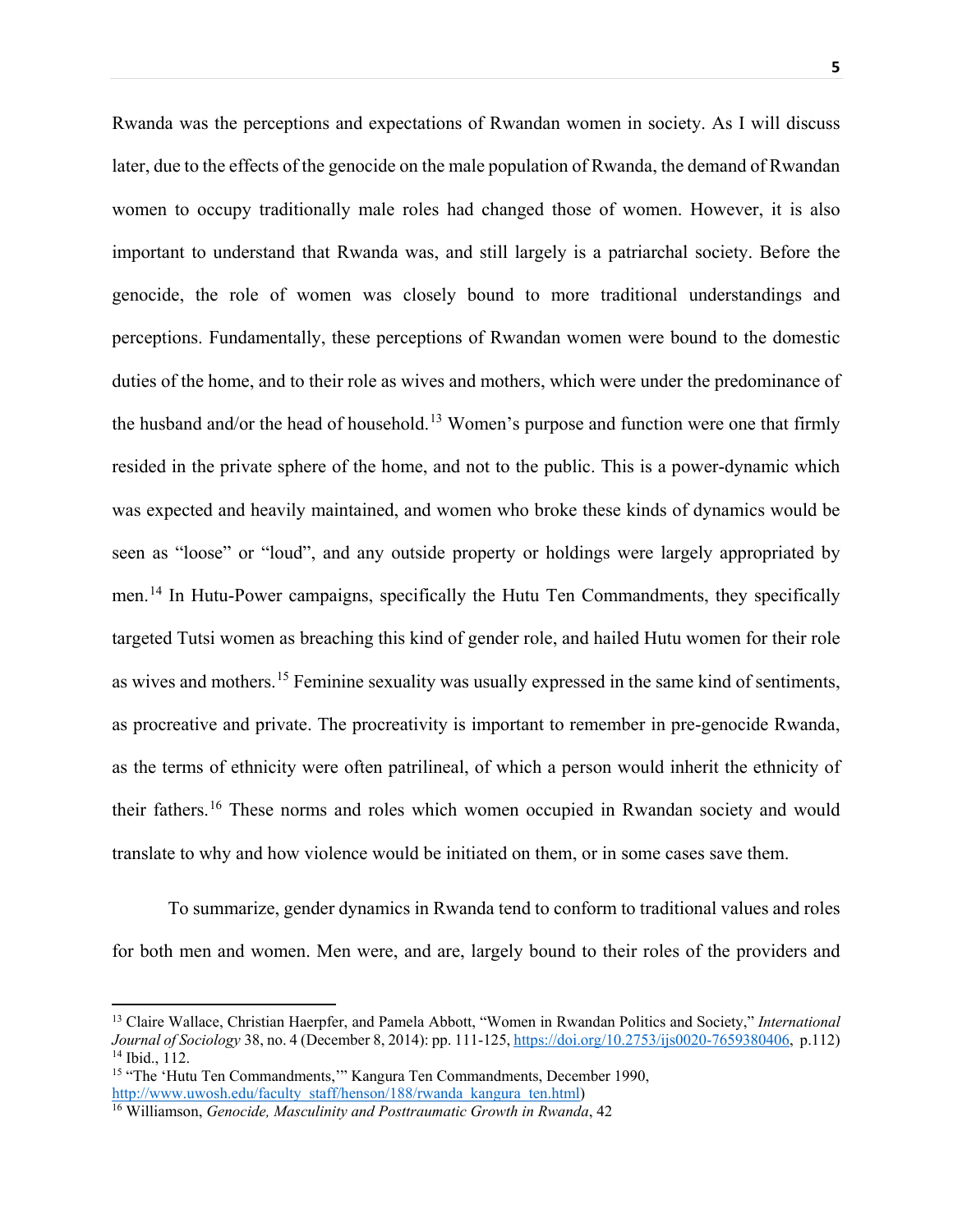defenders of the household; while women were bound to their roles of housemakers, wives, and mothers. These roles arguably held influence in why individuals would engage in genocidal activity, either in very proactive ways or in reactive ways. In the section to follow, I will argue that these norms were used as an influencer or as a cause to violent activity, in acts both sexual and physical.

#### Masculinity and Violence:

 $\overline{a}$ 

It goes without saying that violence and killing was inherently central to the genocide. It was largely universal and widespread, with communities and neighbours committing violence against one another, with both sexes and all ages participating. However, most of the violence was largely committed by men, against men (not to discount widespread violence against women).<sup>[17](#page-7-0)</sup> This arguably gives a sentiment that this was a conflict not only of ethnicity, but also a struggle of masculinity and its roles. As described previously, pre-genocide Rwanda was facing not only an economic crisis, but also a sustained perception of invasion from the RPA in neighbouring Uganda. Arguably, these both strike and agitate the two large pillars of Rwandan masculinity: the provider and the warrior. Additionally, the struggle of ascending to these roles could be seen as an influencer for young men to participate, especially in the case of young men in the *Interahamwe*. I will also discuss relations between perpetrator males as possible factors in violence. However, these do not fully explain the use of sexual violence, which needs an inspection perceived threats to the traditional family unit and gender dynamic. In the following section, I will explain how violence

<span id="page-7-0"></span><sup>&</sup>lt;sup>17</sup> Heide Rieder and Thomas Elbert, "Rwanda – Lasting Imprints of a Genocide: Trauma, Mental Health and Psychosocial Conditions in Survivors, Former Prisoners and Their Children," *Conflict and Health* 7, no. 1 (March 23, 2013): pp. 1-13, https://doi.org/10.1186/1752-1505-7-6, p.2)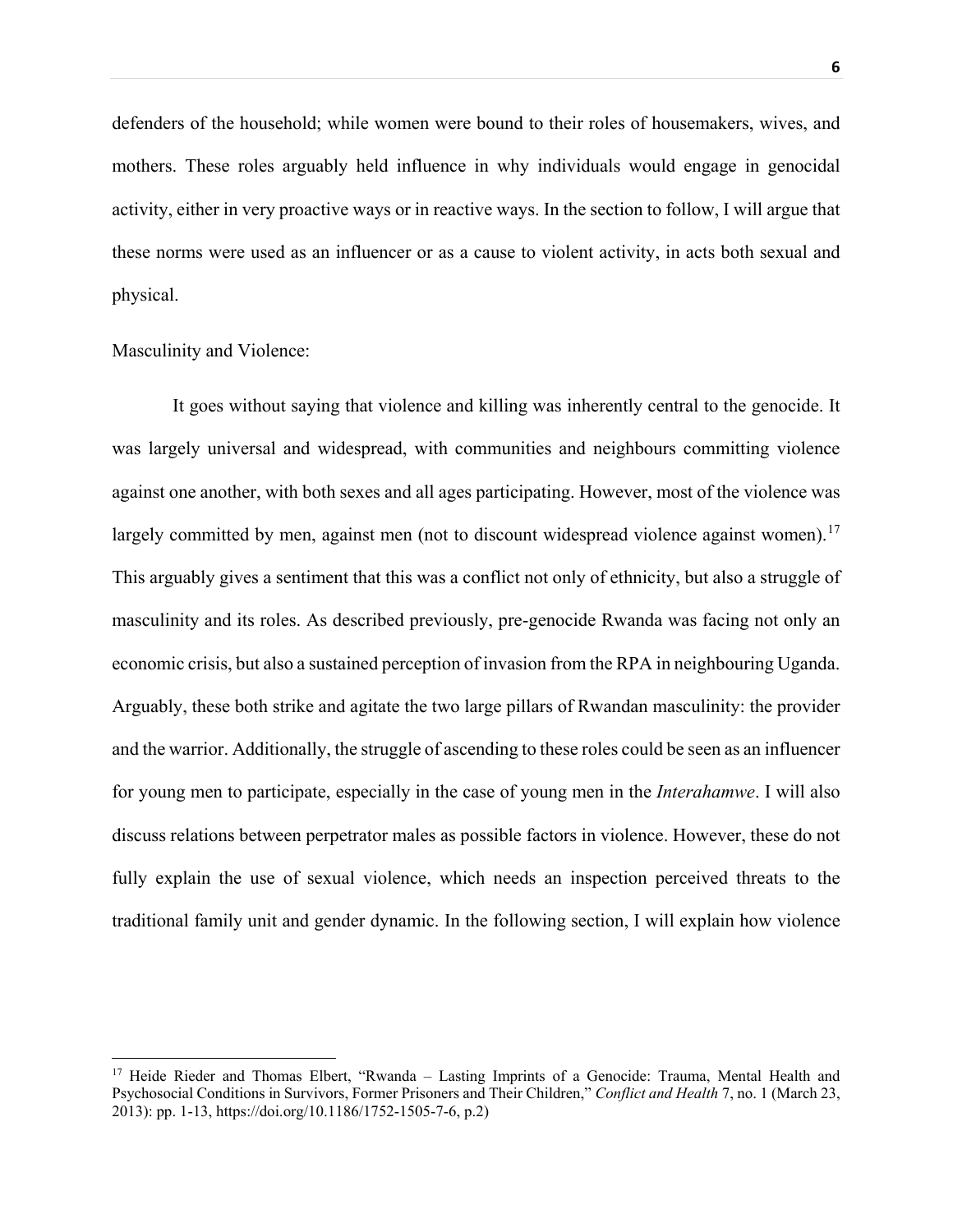could have been influenced by these aspects, the roles of men as providers, as protectors, masculine genocide groupthink, and the perceived threat to the gender dynamic.

We will begin with the role of the Rwandan man as the provider, and how it can explain the use of violence as a reaction to threats for the man to economically provide for their family unit, or to advance himself and form his own family unit. Due to the failing economics of Rwanda in the early 1990s, the ability for Rwandan men to find work and earn a living had become worse than experienced previously.[18](#page-8-0) This kind of economic hardship turned young men towards Hutu-Power as a means to express frustrations.<sup>[19](#page-8-1)</sup> This provided a kind of "Malthusian crisis" that when the genocide started, allowed for Hutu men to advance themselves economically to the disadvantage of the Tutsi. This made the selling of genocidal "*special umuganda*" particularly easy for the *genocidaires*. In fact, in the research done by Philip Verwimp, the participation in genocidal *umuganda* was largely committed by the "surplus labour" of the household, which was largely the male head of the household, or the eldest son.<sup>[20](#page-8-2)</sup> The economic disenfranchisement easily coincided with the genocidal ideological framework which affirmed the Tutsi minority were parasitic to the Rwandan system, not only on the social level but also the economic level. This can be easily identified with the fourth and fifth Commandments of the Hutu-Power movement.<sup>[21](#page-8-3)</sup> Economic disenfranchisement also explains the motivation and incentivization of large-scale pillaging and robbery of Tutsi properties.[22](#page-8-4) There is evidence towards a pointed effort of *Interahamwe* and

<span id="page-8-0"></span><sup>18</sup> Jones, *Gender and Genocide in Rwanda*, 66

<span id="page-8-1"></span><sup>19</sup> Luke Fletcher, "Turning Interahamwe: Individual and Community Choices in the Rwandan Genocide," *Journal of Genocide Research* 9, no. 1 (August 3, 2010): pp. 25-48, https://doi.org/10.1080/14623520601163103, p.27) <sup>20</sup> Verwimp, *An Economic Profile of Peasant Perpetrators of Genocide*, 308, 309

<span id="page-8-3"></span><span id="page-8-2"></span><sup>21</sup> Hutu Ten Commandments, 4 and 5; Jones, *Gender and Genocide in Rwanda*, 72

<span id="page-8-4"></span><sup>22</sup> Alison Des Forges, *Leave None to Tell the Story: Genocide in Rwanda by Alison Des Forges* (New York, NY: Human Rights Watch, 1999), https://www1.essex.ac.uk/armedcon/story\_id/Leave None to tell the story- Genocide in Rwanda.pdf, p.13, 14, 37)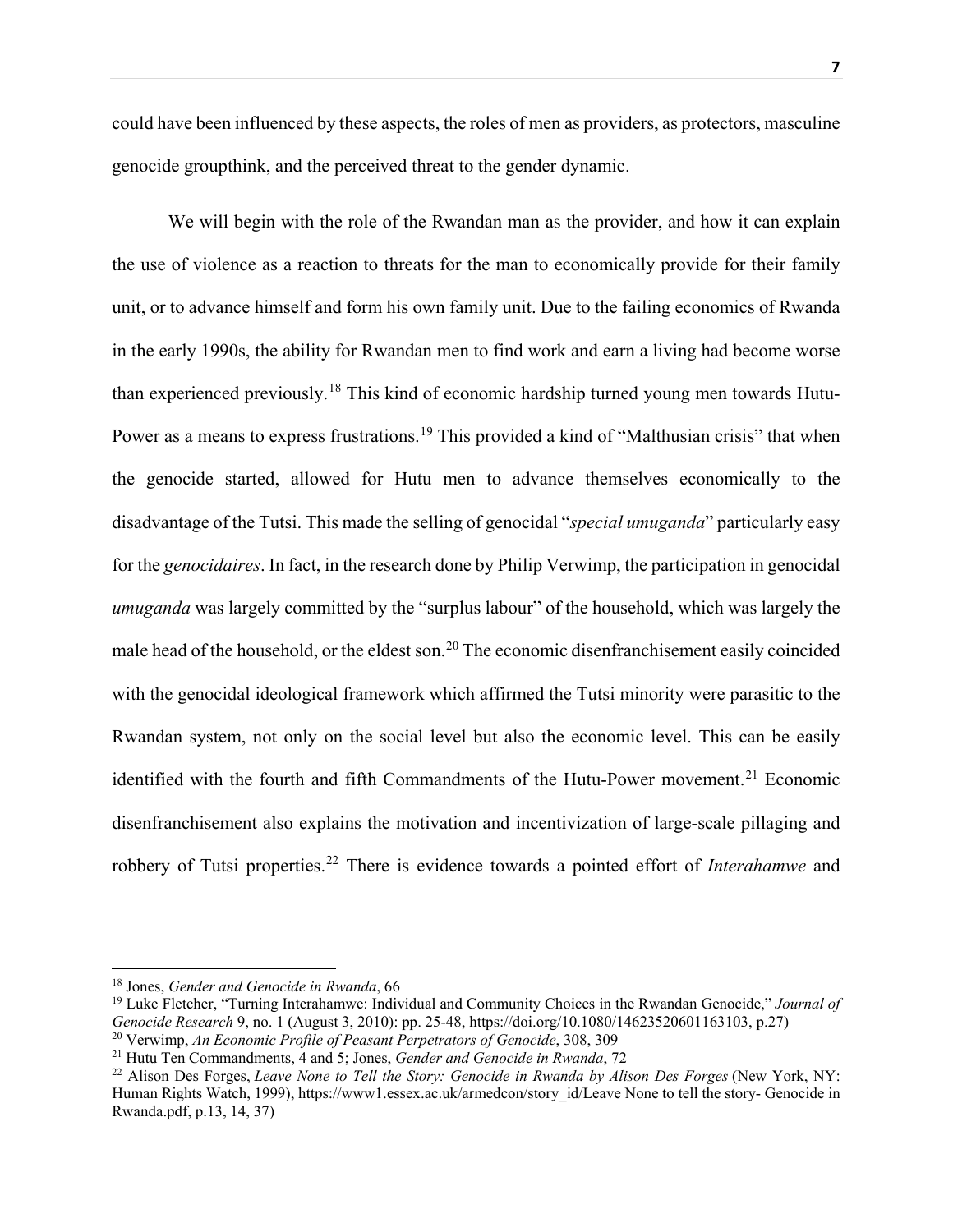militia recruiting among the lower portions of social and economic chains in Kigali.[23](#page-9-0) The economically-deprived young man was easy recruitment for the Hutu-Power movement, the mixture of a male identity based on providership and family unit creation, and a Tutsi scapegoat provided the Rwandan man with enough incentive to participate in genocidal activity.

By definition alone, the Rwandan role of the warrior is one that is intrinsically attached to the use of violence. For the purpose of genocide, this is a trait that was well appropriated by *genocidaires* and genocide ideology, and played direct roles into both a defensive and offensive posturing against Tutsis. Defensively thinking, there was a sustained fear that the RPA could invade and could commence genocide against them, as seen in neighbouring Burundi.<sup>[24](#page-9-1)</sup> This stoked the genocide ideology further, and many Hutu men were easily recruited into the authority's self-defence courses. With the assassination of President Habyarimana on the 6<sup>th</sup> of April, 1994, the pre-existing tension of fear and existential dread had broken and subsequently spilled into violence. The hysteria had turned their "suspicious" Tutsi neighbour into a threat.<sup>[25](#page-9-2)</sup> Tutsi men were particularly vulnerable as they were not seen as ordinary folk, but someone who could be aligned with the invading RPA. This descended even to Tutsi boys as young as infants who could be seen as "future RPA."<sup>[26](#page-9-3)</sup> This leads us into the offensive factors of the warrior role of men. Genocidaires were able to compel the martial spirit of the Rwandan male as one that was to participate in the "Hutu Revolution," that it was a Hutu's duty to hunt down and kill Tutsis, any man who refused to participate in patrols or man barricades were in line with the enemy.<sup>[27](#page-9-4)</sup> A kind of fraternal attitude was developed for those who had participated in violence, with beer as a

<span id="page-9-0"></span><sup>23</sup> Jones, *Gender and Genocide in Rwanda,* 68.

<span id="page-9-1"></span><sup>24</sup> Fletcher, *Turning Interahamwe,* 28.

<span id="page-9-2"></span><sup>25</sup> Ibid.*,* 30.

<span id="page-9-3"></span><sup>26</sup> Jones, *Gender and Genocide in Rwanda,* 73.

<span id="page-9-4"></span><sup>27</sup> Ibid., 67,68.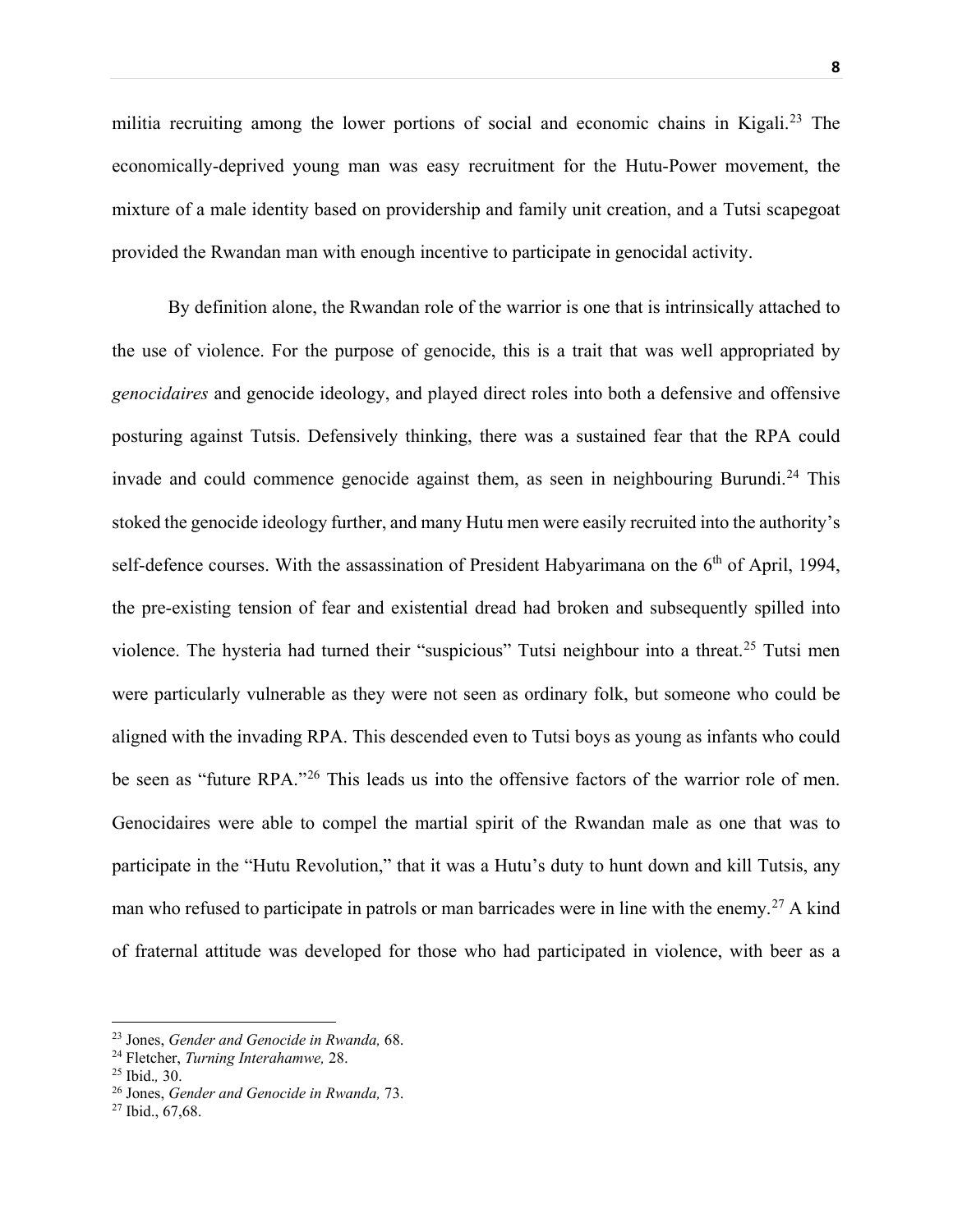reward to be bonded over at the end of a day.<sup>[28](#page-10-0)</sup> The intersection of violence and masculinity was part of Hutu-Power ideology: masculinity was tied to the ability of one to be able to carry out violence and brutality, and to be properly identified into the Hutu body politic.<sup>[29](#page-10-1)</sup> The readiness to use violence was not only an expectation of a man as an individual, but also his extended group dynamic.

One of the largest outcomes of the Rwandan genocide was a realization of the impacts of which conflict and genocide inflicts on women. As stated previously, the conviction of Jean-Paul Akayesu was the first in history which recognized and punished the use of rape as a weapon of genocide. This conviction comes along with the fact that the widespread use of sexual violence (both in rape and sexual mutilation) against women was a common occurrence during the genocide, with as many as a half million estimated occurrences.<sup>[30](#page-10-2)</sup> Intrinsically, this violence is gendered and is part of the underlying dynamic of gender relations and the relations between both ethnicities. These relational dynamics were methodically exploited to further genocidal ideologies and perpetration of violence.<sup>[31](#page-10-3)</sup> While the violence against men was one that tended to solely fall in line with extermination, the course of violence against women were not solely done in this manner. This is in part due to the patrilineality of ethnicity, in which ethnicity was largely passed down by the father, that made women essentially "less Tutsi."[32](#page-10-4) However, because of this view of ethnicity, it provided cause for violence in the case of rape, and gave rise to a phenomenon of "war

<span id="page-10-0"></span><sup>28</sup> Ibid.*,* 68, 69.

<span id="page-10-1"></span><sup>&</sup>lt;sup>29</sup> Interviewee 2 (Male), Rwandan Genocide Survivor & Expert, Employed at Genocide NGO (Chatham House Rules), 15th February, 2020. Recounted a case in which participation violence was used as a method of "proving they were Hutu".

<span id="page-10-2"></span><sup>30</sup> Sai, *"Rwanda",* Women's Media Center.

<span id="page-10-4"></span><span id="page-10-3"></span><sup>31</sup> Miranda Alison, "Wartime Sexual Violence: Women's Human Rights and Questions of Masculinity," *Review of International Studies* 33, no. 1 (January 1, 2007): pp. 75-90, https://doi.org/10.1017/s0260210507007310, p.88) <sup>32</sup> Jones, *Gender and Genocide in Rwanda*, 75.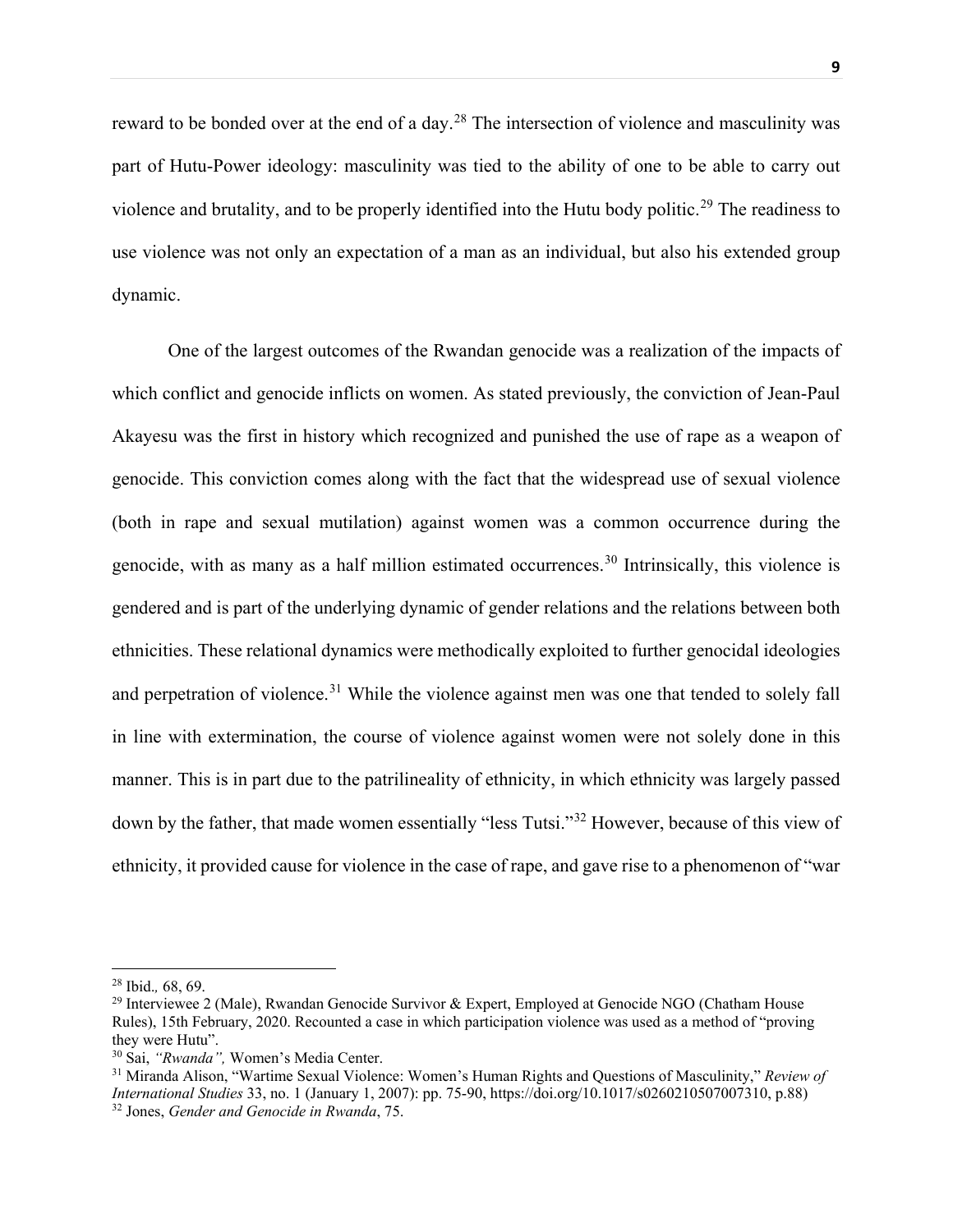babies" or "little killers" which were the children born from genocidal rape.<sup>[33](#page-11-0)</sup> Some perpetrators saw Tutsi women with a potential to be "saved" from their Tutsi identities. This ties in with the notion that women could be reintegrated into the roles which were deemed socially "good," as mothers and wives, and to realign these women into the gender hierarchy with masculine hegemony. Further, there was a perception that Tutsi women were something of "femmes fatales" and seductresses, due to their privileged, decadent, and coercive nature - were superior to Hutu men.[34](#page-11-1) These perceptions spawned instances of sexual violence, which Hutu men would seek to "prove themselves" sexually by dominating Tutsi women.<sup>[35](#page-11-2)</sup> The domination of women also contributed to genocidal groupthink, in which sexual violence was seen as an event that provided bonding through complicity and shared experience.<sup>[36](#page-11-3)</sup>

The use of violence by men in the genocide stemmed from various parts of their identities which underlined Rwandan society, whether it was their place in economics, to their society, or to women. In the post-genocide environment, these are all facets which would come to change for Rwandan men. Which outlines the manner in which gender norms can shift to serve particular interests and agendas, whether for genocide or for state formation. As seen through this section, the particularities of masculinity were used in the use of violence, but in a post-genocide context, it was used in the reformation of the socio-political order and healing of Rwanda, and the subsequent identity formation of modern Rwanda.

[https://www.washingtonpost.com/sf/world/2017/06/11/rwandas-children-of-rape-are-coming-of-age-against-the](https://www.washingtonpost.com/sf/world/2017/06/11/rwandas-children-of-rape-are-coming-of-age-against-the-odds/?utm_term=.cbe000e08947)[odds/?utm\\_term=.cbe000e08947\)](https://www.washingtonpost.com/sf/world/2017/06/11/rwandas-children-of-rape-are-coming-of-age-against-the-odds/?utm_term=.cbe000e08947); Interviewee 1 (Male), Rwandan Genocide Survivor & Expert, Chief Executive at Genocide Survivor Support NGO (Chatham House Rules), 14th February, 2020. Mandate supports children born from sexual violence; term described to us was "little killers".<br><sup>34</sup> Jones, *Gender and Genocide in Rwanda*, 78, 81.

<span id="page-11-0"></span><sup>&</sup>lt;sup>33</sup> Danielle Paquette, "Thousands of Women Were Raped during Rwanda's Genocide. Now Their Kids Are Coming of Age.," The Washington Post (WP Company, June 11, 2017),

<span id="page-11-1"></span>

<span id="page-11-2"></span><sup>&</sup>lt;sup>35</sup> Jones, *Gender and Genocide in Rwanda*, 81.; Alison, *Wartime Sexual Violence*, 88.

<span id="page-11-3"></span><sup>36</sup> Alison, *Wartime Sexual Violence*, 77.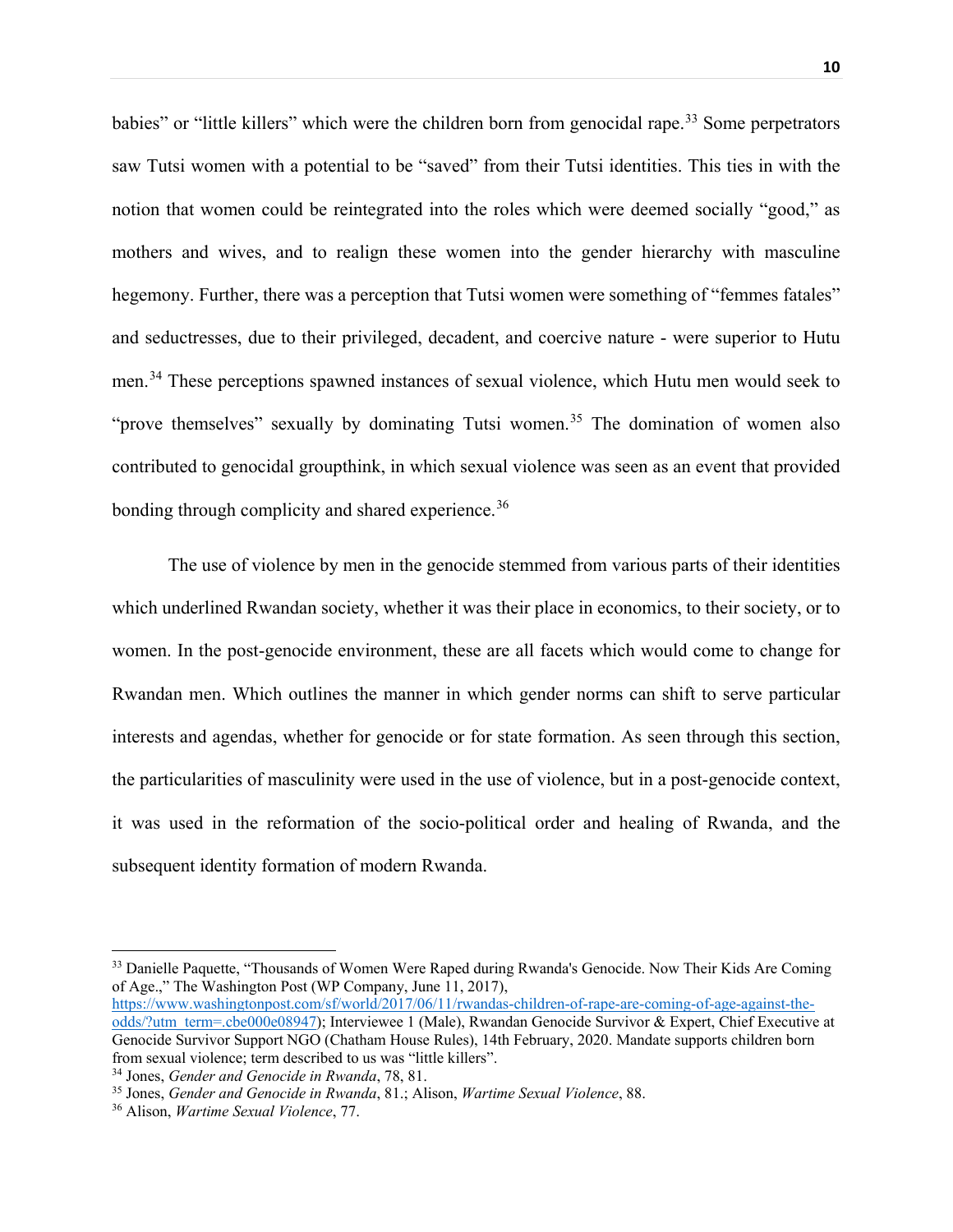Post-Genocide Masculinity:

The effects of the genocide on Rwandan society had come to have unbelievable consequences and challenges. The Hutu-led totalitarian state had completely disintegrated and ransacked of all remaining wealth on the approach by the Tutsi-led RPA. This left Rwanda as a near-failed state with deep social wounds. These social wounds were especially felt on the genderdynamic of the country, with many women having felt the effects of sexual violence and having to fill the void from a new disproportional gender balance due to the deaths of men. For Tutsi men who survived the genocide, they had to reconcile with the destruction of their family units. Hutu men had to face the realities of the new Rwandan hegemony of the RPA/RPF (Rwandan Patriotic Front), and those who committed crime or violence had to reconcile and face justice to their neighbours. This had several implications on masculinity and its roles in the healing Rwandan atmosphere.[37](#page-12-0) The staple roles of Rwandan men shifted and were used in a post-genocide identity formation, coming to terms with a new masculine reality and shifting gender perceptions, most of which is tied to the political changes of Rwanda.<sup>[38](#page-12-1)</sup>

 Following the destruction of most Tutsi family units, many people had found themselves isolated from their prior source of masculine identity: their family unit which they would provide for. In a traditional society such as Rwanda in the 1990s, it is easy to imagine the loss of this kind of responsibility is surely to create a personal void for many Rwandan males. However, through this void, there was an opportunity for social cohesion and healing. Fairly quickly after the events of the genocide, a sense of shared experience and loss had many males searching to fill the familial voids by creating informal family units, with many men taking the places of male responsibility to

<span id="page-12-0"></span><sup>37</sup> Williamson, *Genocide, Masculinity and Posttraumatic Growth in Rwanda,* 54.

<span id="page-12-1"></span><sup>38</sup> Williamson*, Genocide, Masculinity and Posttraumatic Growth in Rwanda*, 50.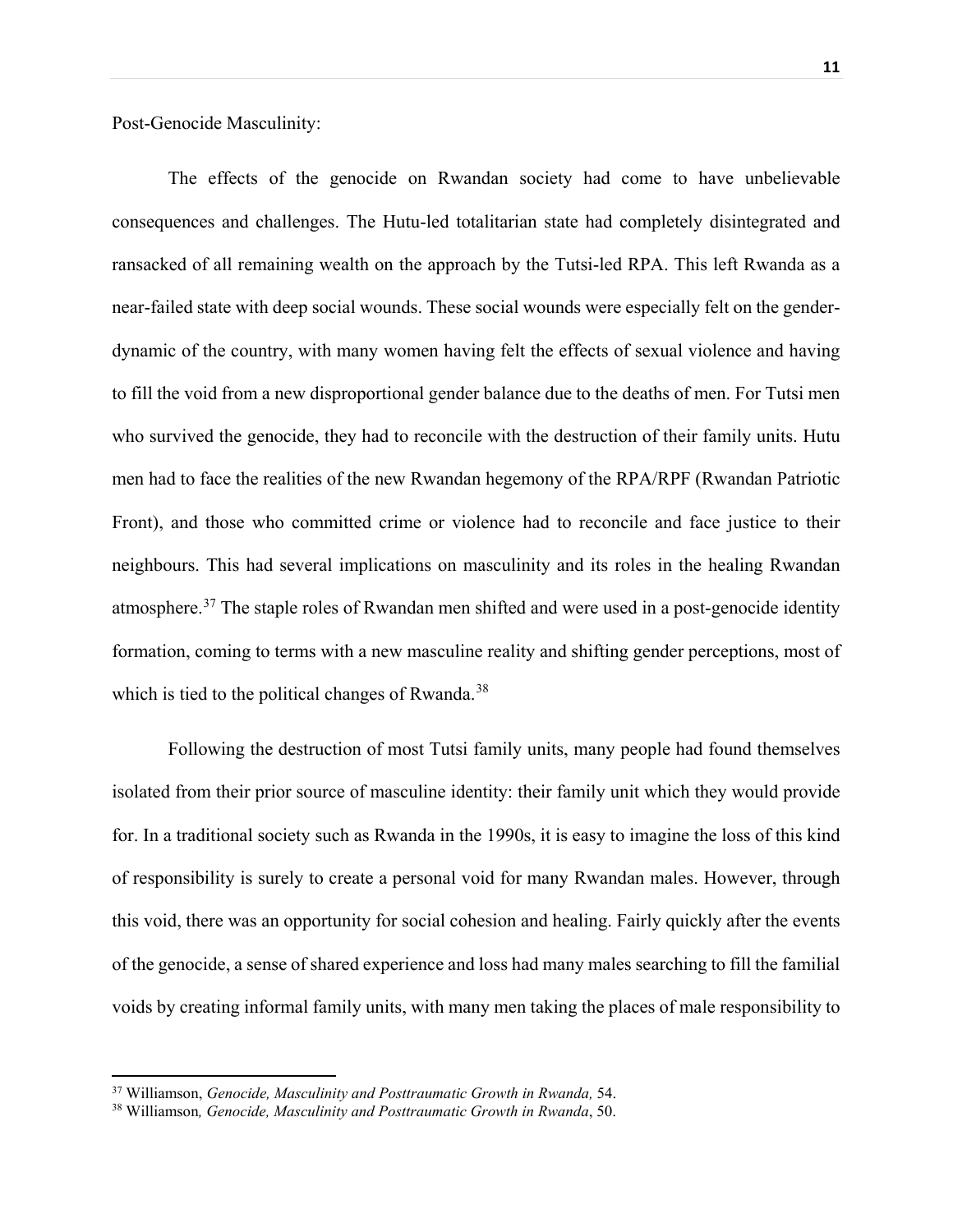others around them, from brothers and uncles, to fathers.<sup>[39](#page-13-0)</sup> This kind of informal network was encouraged by the kind of connection to the responsibility which men had to their family units. Men who lost their families also did not hesitate to remarry and rebuild their own family units to this sense of responsibility.[40](#page-13-1) In the economic sense, men had to adapt their perceptions of providership to also encompass women, as the labour force demanded the inclusion of women participation. Interestingly, these perceptions are still seen as masculine but are culturally acceptable for women to assume.<sup>[41](#page-13-2)</sup> The providership may also possibly explain the support in which Rwandans give to the post-genocide RPF-led government that has prioritized economic development, as there is no economic vacuum which creates dire social stresses for Rwandan men and their provider role, this is greatly seen in the transformation of the "warrior man," to the "working man."

 Once the horrors of the genocide had subsided, the manner in which Rwandan men postured in the sense of their "warrior" role was greatly changed due to the widespread use of violence. This role was drawn back in from its previous macro-social level and had come to be more of a private micro-social role which was contained down to the family unit.[42](#page-13-3) The "*abagabo*" martial identity had greatly weakened after the genocide, to something which understood as a new "*ubugabo*" (virility, masculinity) formed through "*ndi umunyarwanda*" (New Rwandicity), to

<span id="page-13-0"></span> $39$  Interviewee 2, 15<sup>th</sup> February, 2020. Stated that due to the largescale destruction of family units, informal family units comprised of survivors occurred. This is best exemplified with "uncles" or "father" roles being occupied with other unrelated survivors.

<span id="page-13-1"></span><sup>&</sup>lt;sup>40</sup> Ibid., Stated that family units were quick to rebuild post-genocide, mostly due to the feeling of "emptiness" from loss of responsibility.

<span id="page-13-2"></span><sup>41</sup> Interviewee 2 & Interviewee 3 (Female), Rwandan Genocide Survivor & Expert, Employed at Genocide NGO (Chatham House Rules), 17th February, 2020. Stated that women occupying roles which were traditionally masculine (especially in the sense of providership) were viewed positively within society. However, men occupying traditionally feminine roles was not viewed kindly. Displaying a one-way movement in this regard.

<span id="page-13-3"></span><sup>&</sup>lt;sup>42</sup> Ibid., Stated that there is still a notion of the "warrior", however, this is more protecting the family or spouse than the state. In general, men who posture as "tough guys" are seen as foolish.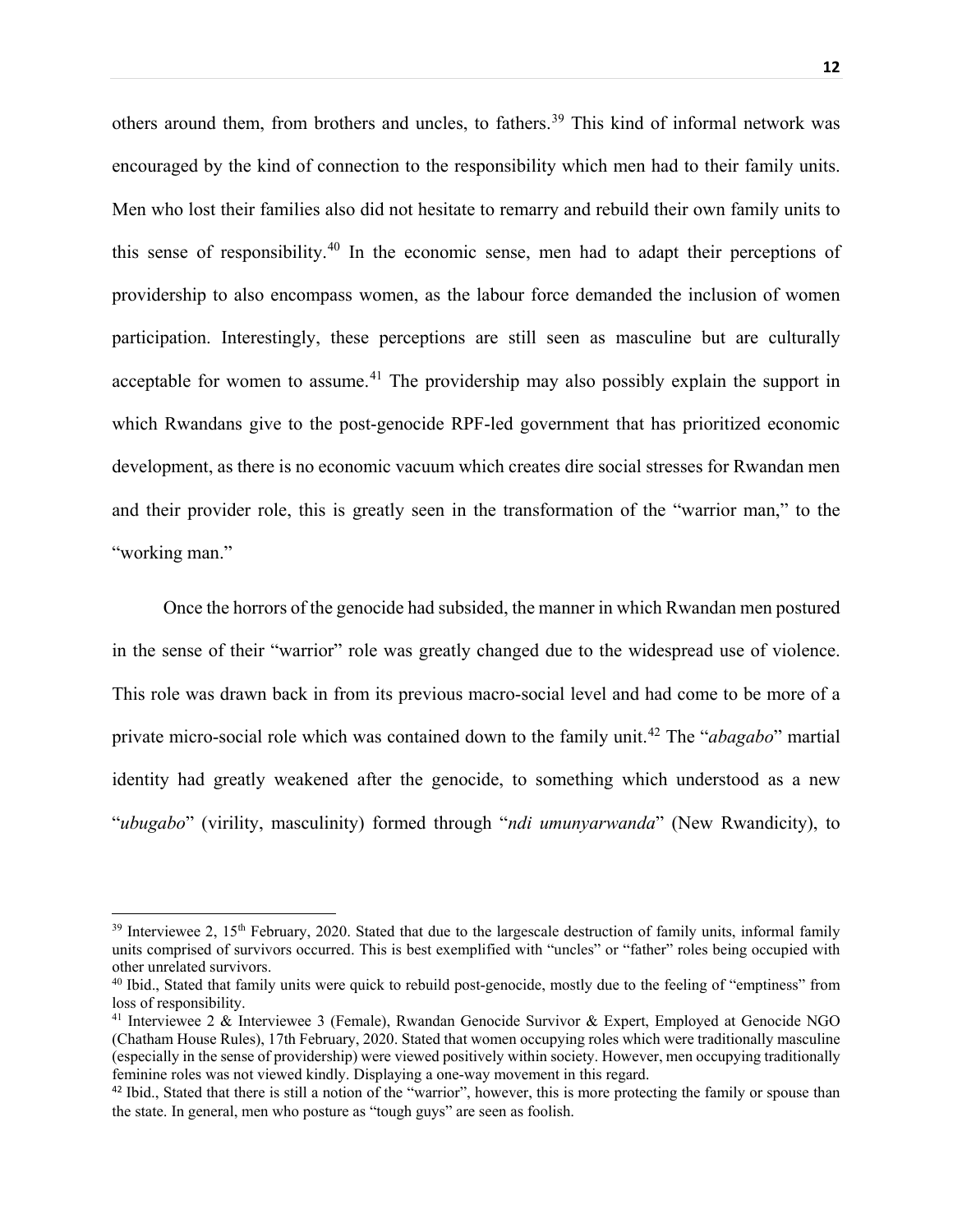build a new Rwandan post-ethnic identity and ideology.<sup>[43](#page-14-0)</sup> The role of the warrior had been turned further into the role of the "worker," which would not fight for his country, but would work hard for it.<sup>[44](#page-14-1)</sup> Non-violence was seen as greatly preferable to violence. This was a large case for the use of restorative justice in Gacaca as well, which strived to turn perpetrators into Rwandans who looked past their violent, colonial, and ethnic history, in a direction towards post-ethnic Rwandicity, pre-colonial culture, and national unity.[45](#page-14-2) 

 Men also had to come with the terms of navigating a new masculinity in relation to their women counterparts, who would have an ascending role in Rwandan society. As mentioned early, the targeting of men in killings had pressured women to take up their place in the socio-economic life of Rwanda. However, men also had to be part of women's healing processes as well, especially in the case of sexual violence. [46](#page-14-3) Additionally, women had to be sensitive to the traumas which men faced during the genocide.<sup>[47](#page-14-4)</sup> Due to these circumstances, it was important that gender sensitivity was included in the healing and reintegration processes and techniques employed by support services. This sensitivity could be exemplified with married couples being trained and educated on the traumas and effects which the other spouse is enduring. This builds an inter-personal understanding which fosters environments that stray away from conflict.<sup>[48](#page-14-5)</sup> It also changes the methodology of psychosocial therapies for trauma, where men will be more open to speak about their traumas away from women, due to their continuing perceptions that men cannot be

l

<span id="page-14-0"></span><sup>43</sup> Williamson, *Genocide, Masculinity and Posttraumatic Growth in Rwanda*, 43, 50, 51, 57.

<span id="page-14-1"></span><sup>44</sup> Ibid., 51.

<span id="page-14-2"></span><sup>45</sup> Williamson, *Genocide, Masculinity and Posttraumatic Growth in Rwanda,* 43, 54.

<span id="page-14-3"></span><sup>46</sup> Genocide NGO & Support Organization (Chatham House Rules), 18th February, 2020. It was explained to me that in post-genocide relationships that some women would hide the fact they were victims of sexual violence, which caused stress and tensions with couples, especially with men. Likewise, women had to come with the emotional and mental traumas of men, which men were known to hide or repress often.  $47$  Ibid.

<span id="page-14-5"></span><span id="page-14-4"></span><sup>&</sup>lt;sup>48</sup> Ibid., Part of the psychosocial therapies done by the organization is teaching women and men how to handle the traumas of the other partner.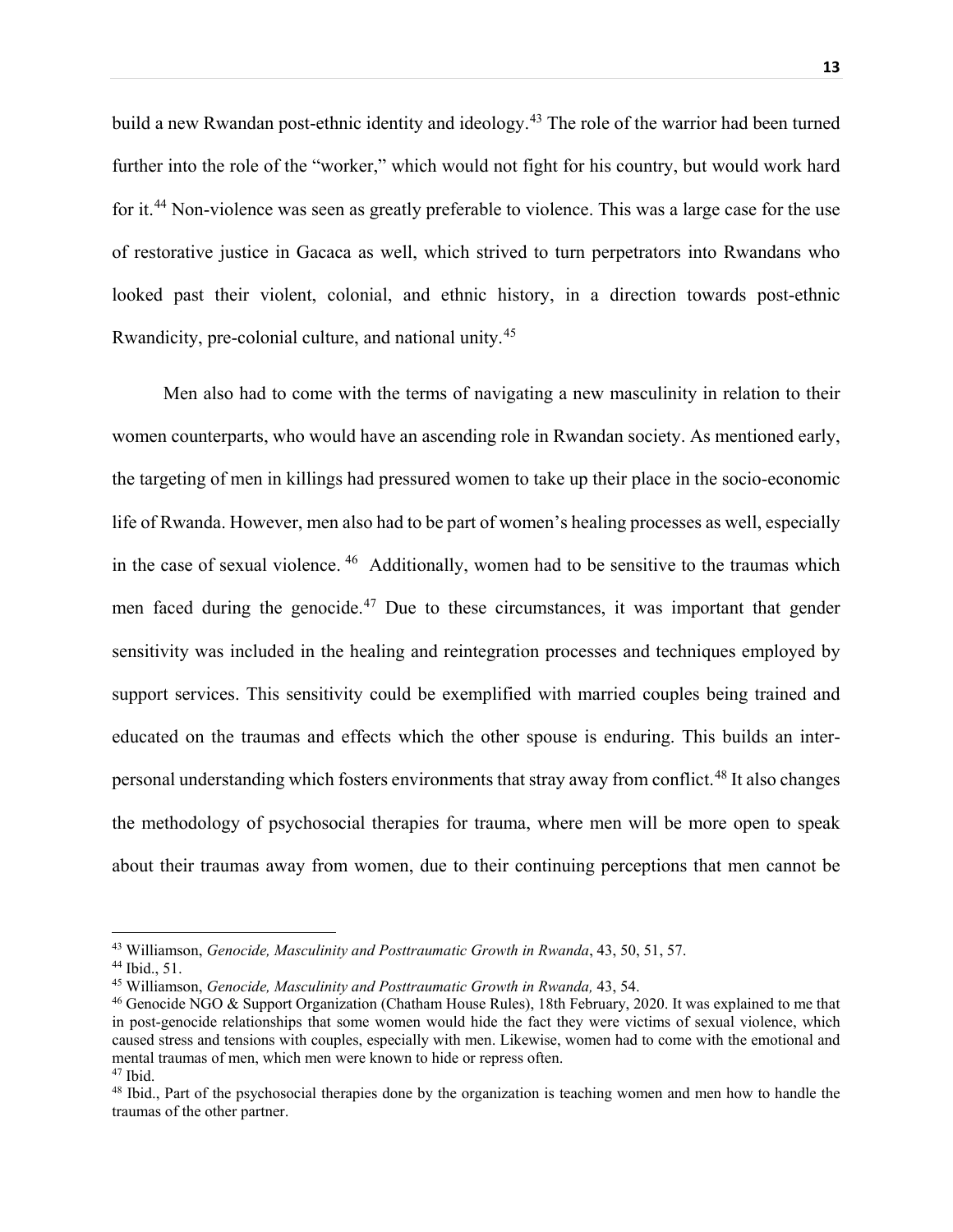"emotional" or "weak."[49](#page-15-0) This is a place where masculinity and gender have had to mold to circumstances, or for solutions to be creative and flexible in face of gender.

In the case of transitional justice and post-conflict societies, Rwanda provides an exceptional case in the understanding of how gender must be approached in order for them to be holistic, functional, and successful. For the case of Rwanda, the traditional roles and norms which society expected from men had to be molded into the new state contexts and gender realities. Further, the Rwandan case study is also a beneficial to study where civil society and the state lie in relation to state ideologies, identity formation and post-conflict reconciliation. Just as the genocide itself was loaded with gender dynamics, the reconciliation and reconstruction of the state must be sensitive to the implications of gender, not just to women, but to men as well.

## Conclusion:

 $\overline{a}$ 

As discussed, Rwandan gender norms were able to persuade male perpetrators into violence by drawing upon their unique identity traits alongside genocidal ideological lines espoused by the Hutu-Power movement. These were further aggravated by economic circumstances and historical intergroup tensions. Violence and genocidal activities would have different applications which varied alongside gender lines as well, with Tutsi women receiving differential forms of violence than Tutsi men. These gendered paradigms had implications for the reformation of the Rwandan state not just in the function, but also reconciliation and the new Rwandan identity. These dynamics fundamentally changed the manner of which gender was understood and involved to the economic, social, and political systems of post-genocide Rwanda.

<span id="page-15-0"></span> $49$  Ibid., Men were found to be more likely to open up about their experiences and struggles when in an environment, due to their fear of being perceived as weak from the opposite gender. Thus, the organization would provide group therapy sessions with men for them to open up about their experiences.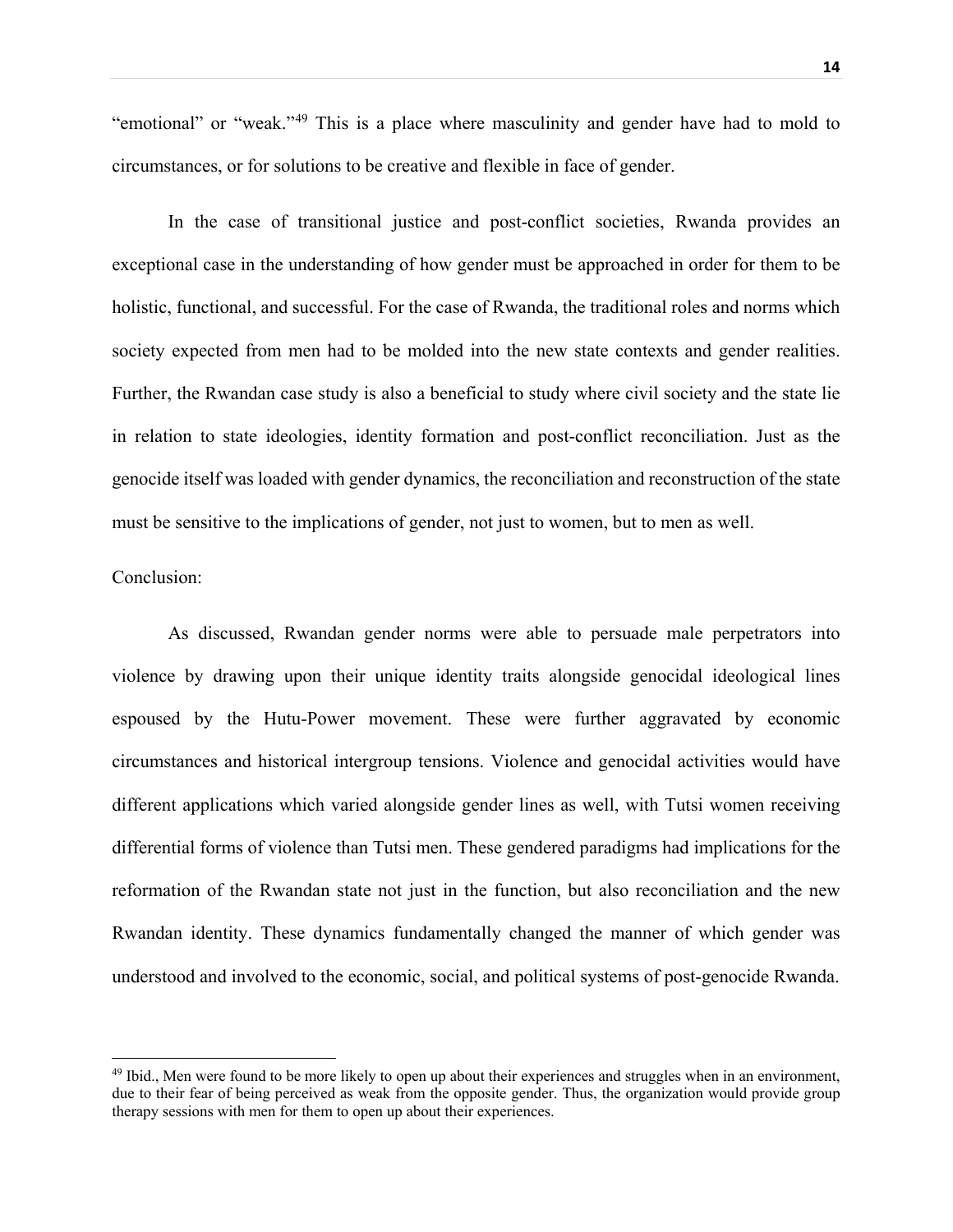Masculine identities have been present in conflict since the beginning of known histories, and in many circumstances, male identity was one that was intrinsically laced with conflict. For centuries, the implications of conflict and genocide have landed at the feet of men, whether holding the spear or being at the end of it. Whether it is from the Roman subjugation of Carthage or Burmese military operations in the Rakhine state in Myanmar. Understanding the specifically masculine dimensions can give new understandings of conflict and violence which would previously be hidden in plain sight. This presents itself in the manner of which men are compelled to violence, or are uniquely vulnerable to it. The continued study of masculinities relationship with violence provides a roadmap in how it can be used to benefit violent regimes and ideologies, and possibly provide warnings for violent posturing in volatile environments which may be defused with development of strategies in de-escalating tensions and rhetoric. The Rwandan case study may be extrapolated to the benefit of study such as this, whether it is by the gendered paradigms of media, state institutions, or economies, and their relationship with the citizen population of the country. With further study, we can hope for a better version of not just masculine identity in society, but humanity as well.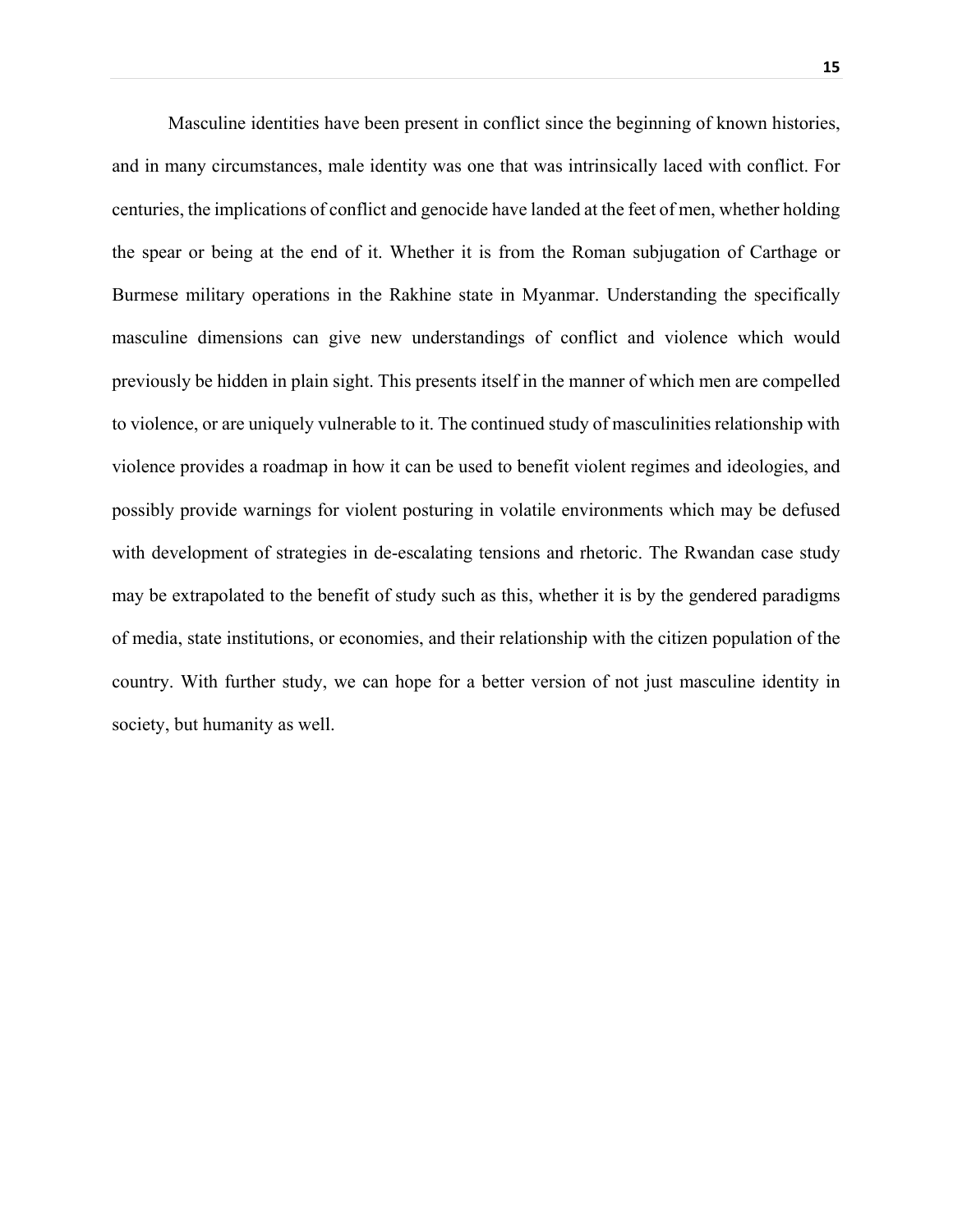Bibliography:

- Alison, Miranda. "Wartime Sexual Violence: Women's Human Rights and Questions of Masculinity." *Review of International Studies* 33, no. 1 (January 1, 2007): 75–90. [https://doi.org/10.1017/s0260210507007310.](https://doi.org/10.1017/s0260210507007310)
- Fletcher, Luke. "Turning Interahamwe: Individual and Community Choices in the Rwandan Genocide." *Journal of Genocide Research* 9, no. 1 (August 3, 2010): 25–48. [https://doi.org/10.1080/14623520601163103.](https://doi.org/10.1080/14623520601163103)
- Forges, Alison Des. *Leave None to Tell the Story: Genocide in Rwanda by Alison Des Forges*. New York, NY: Human Rights Watch, 1999. https://www1.essex.ac.uk/armedcon/story\_id/Leave None to tell the story- Genocide in Rwanda.pdf.
- Jones, Adam. "Gender and Genocide in Rwanda." *Journal of Genocide Research* 4, no. 1 (August 3, 2010): 65–94. [https://doi.org/10.1080/14623520120113900.](https://doi.org/10.1080/14623520120113900)
- National Commission for the Fight Against Genocide. "Background of the Genocide against the Tutsi." Background of the Genocide against the Tutsi. CNLG. Accessed April 6, 2020. [https://cnlg.gov.rw/index.php?id=80.](https://cnlg.gov.rw/index.php?id=80)
- Paquette, Danielle. "Thousands of Women Were Raped during Rwanda's Genocide. Now Their Kids Are Coming of Age." The Washington Post. WP Company, June 11, 2017. [https://www.washingtonpost.com/sf/world/2017/06/11/rwandas-children-of-rape-are-coming-of](https://www.washingtonpost.com/sf/world/2017/06/11/rwandas-children-of-rape-are-coming-of-age-against-the-odds/?utm_term=.cbe000e08947)[age-against-the-odds/?utm\\_term=.cbe000e08947.](https://www.washingtonpost.com/sf/world/2017/06/11/rwandas-children-of-rape-are-coming-of-age-against-the-odds/?utm_term=.cbe000e08947)
- Rieder, Heide, and Thomas Elbert. "Rwanda Lasting Imprints of a Genocide: Trauma, Mental Health and Psychosocial Conditions in Survivors, Former Prisoners and Their Children." *Conflict and Health* 7, no. 1 (March 23, 2013): 1–13. [https://doi.org/10.1186/1752-](https://doi.org/10.1186/1752-1505-7-6) [1505-7-6.](https://doi.org/10.1186/1752-1505-7-6)
- Sai, Nancy. "Rwanda." Women's Media Center. Women's Media Center, February 8, 2012. [https://www.womensmediacenter.com/women-under-siege/conflicts/rwanda.](https://www.womensmediacenter.com/women-under-siege/conflicts/rwanda)
- Slegh, Henny, and Augustin Kimonyo. "Masculinity and Gender Based Violence in Rwanda." Rwanda MenEngage Network, September 2010. [https://www.rwamrec.org/spip.php?article291.](https://www.rwamrec.org/spip.php?article291)
- "The 'Hutu Ten Commandments.'" Kangura Ten Commandments, December 1990. [http://www.uwosh.edu/faculty\\_staff/henson/188/rwanda\\_kangura\\_ten.html.](http://www.uwosh.edu/faculty_staff/henson/188/rwanda_kangura_ten.html)
- Verwimp, Philip. "An Economic Profile of Peasant Perpetrators of Genocide." *Journal of Development Economics* 77, no. 2 (May 5, 2005): 297–323. [https://doi.org/10.1016/j.jdeveco.2004.04.005.](https://doi.org/10.1016/j.jdeveco.2004.04.005)
- Wallace, Claire, Christian Haerpfer, and Pamela Abbott. "Women in Rwandan Politics and Society." *International Journal of Sociology* 38, no. 4 (December 8, 2014): 111–25. [https://doi.org/10.2753/ijs0020-7659380406.](https://doi.org/10.2753/ijs0020-7659380406)
- Williamson, Caroline. "Genocide, Masculinity and Posttraumatic Growth in Rwanda: Reconstructing Male Identity Through ndi Umunyarwanda." *Journal of Genocide Research* 18, no. 1 (February 3, 2016): 41–59. [https://doi.org/10.1080/14623528.2016.1120463.](https://doi.org/10.1080/14623528.2016.1120463)